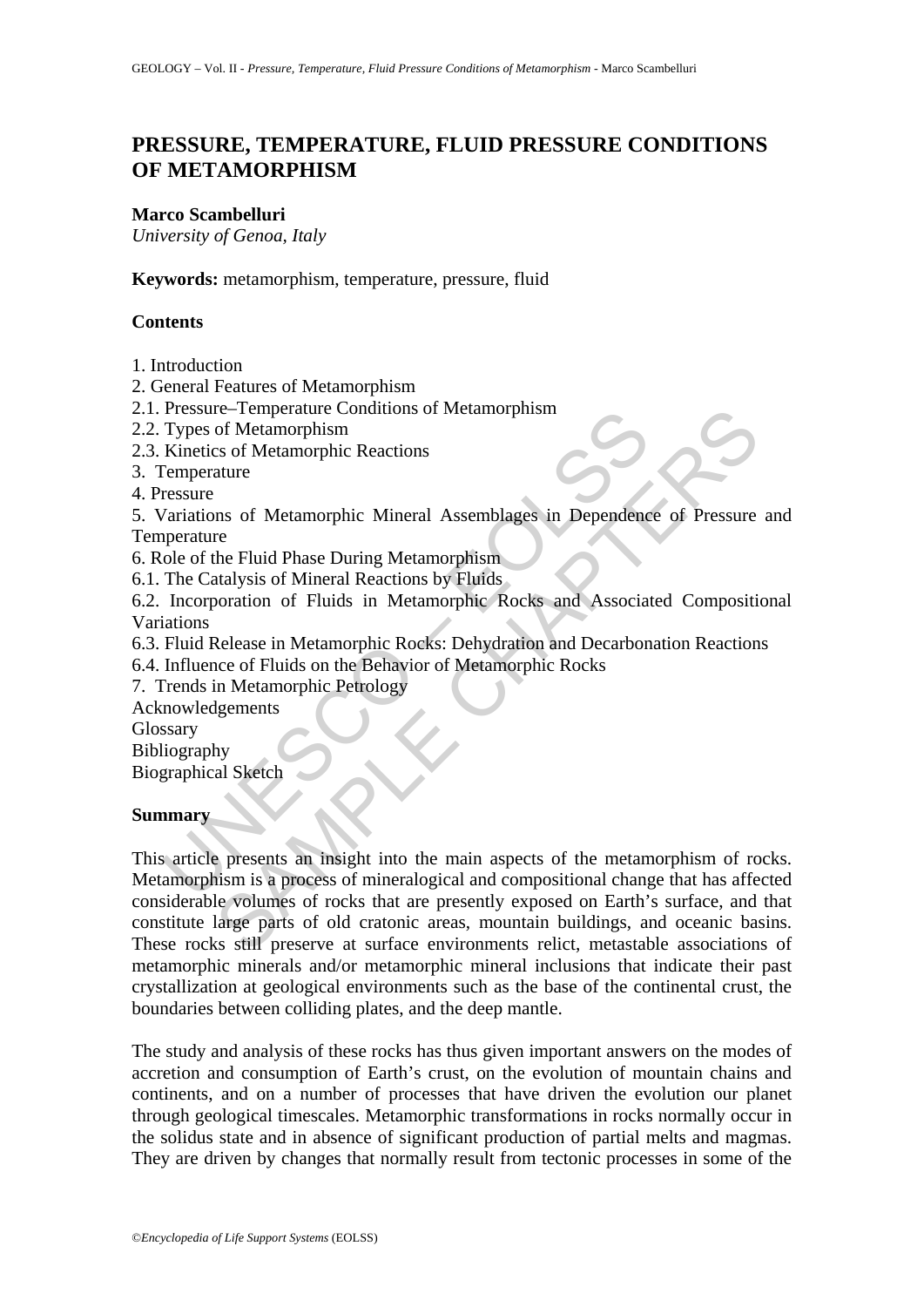following variables: the pressure and temperature conditions of a given rock body, its bulk chemical composition, the availability and access of C–O–H bearing fluid phases, the presence and/or absence of rock deformation.

Pressure, temperature, bulk rock and fluid compositions are the principal factors controlling the type of the metamorphic mineral assemblages produced, which are indicative of the dominant thermal regime during the transformation and of the geodynamic environment.

An increasing amount of research work and evidence has emerged in the last decade recognizing the fundamental role played in metamorphic processes by the fluid phases, particularly in the kinetics and enhancement of metamorphic reactions, in the diffusion and transport of elements at variable scales in metamorphic environments, and in the development of large-scale phenomena such as partial melting of the crust and mantle.

### **1. Introduction**

"Metamorphism" of a given rock body occurs in response to significant changes of intensive variables, such as pressure, temperature, and composition, which disturb the pre-existing equilibrium conditions and force the rock to reach a new state of more stable equilibrium.

elopment of large-scale phenomena such as partial melting of the<br> **atroduction**<br> **atroduction**<br> **atronophism**" of a given rock body occurs in response to sign<br>
strive variables, such as pressure, temperature, and compositi or or contention and variance of the customer in metastane in the flarge-scale phenomena such as partial melting of the crust and manti<br>
or of a given rock body occurs in response to significant change<br>
arriables, such as The IUGS subcommission on the systematics of metamorphic rocks has defined metamorphism as the process causing substantial changes in the mineralogy, structure and/or bulk chemical composition of a given rock volume. Changes are attributable to physico-chemical conditions different from the ones attained in sedimentary and diagenetic environments, and may include partial melting as long as most of the rock volume remains in a solid state. If significant change in the bulk rock composition is the dominant process because of the open system behavior of a given rock body, the term "metasomatism" is applied.

In metamorphic terrains, the preservation of large volumes of rocks recording various events of recrystallization and of reconstitutive phase changes provides evidence on the evolution of the Earth's system through time. Metamorphism is generally associated with large-scale tectonic processes that cyclically occurred during Earth's history. On a global scale, metamorphic rocks are dominant terrestrial materials and are among the oldest rock dated so far at 3.7 billion years: their study is therefore a key to deciphering the main events and large-scale mass movements that dominated Earth's history from infancy to the present.

This article aims at reviewing the main driving forces of metamorphism, grossly individuated with temperature, pressure and role of the fluid phases involved. It will not consider the important effects of deformation on rock recrystallization, on the catalysis of mineral reactions and on reaction kinetics. This article is based on several textbooks on the petrography and petrology of metamorphic rocks (Powell, Best, Yardley, Bucher and Frey, and Spear–see Bibliography for details); these texts represent the most relevant sources of basic information on the process of metamorphism.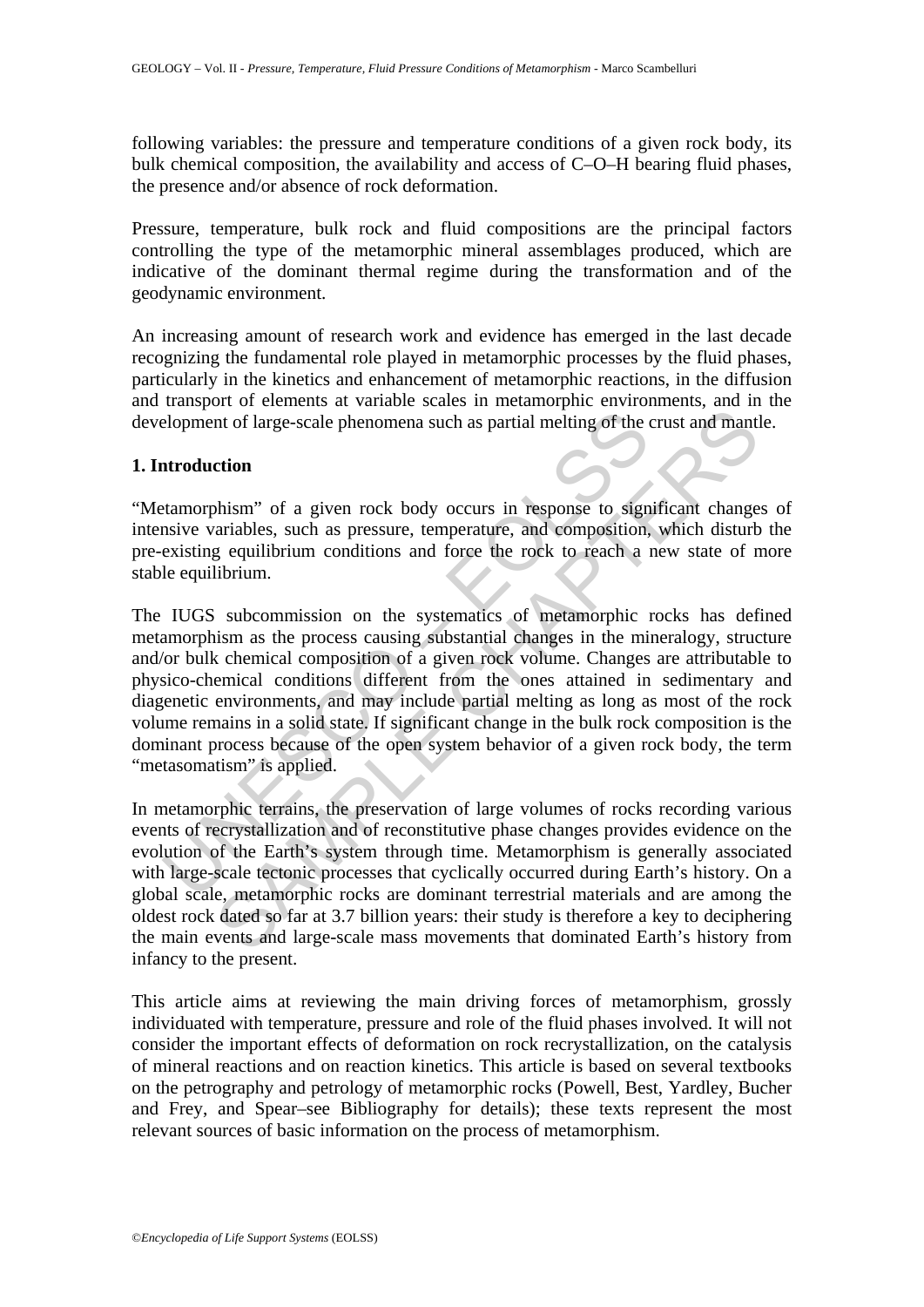### **2. General Features of Metamorphism**



#### **2.1. Pressure–Temperature Conditions of Metamorphism**

Figure 1. A: pressure versus temperature diagram showing the main domain of metamorphism in crustal rocks, between the field of diagenesis at low temperature and pressure and the wet solidus of granites and of basaltic systems. Source: drawn after Bucher and Frey, 1994. B: pressure–temperature diagram showing the field of metamorphism in mantle peridotites, delimitated at high temperatures by the dry peridotite solidus, and at lower temperatures by the peridotite solidus in the presence of water and of  $CO<sub>2</sub>$ .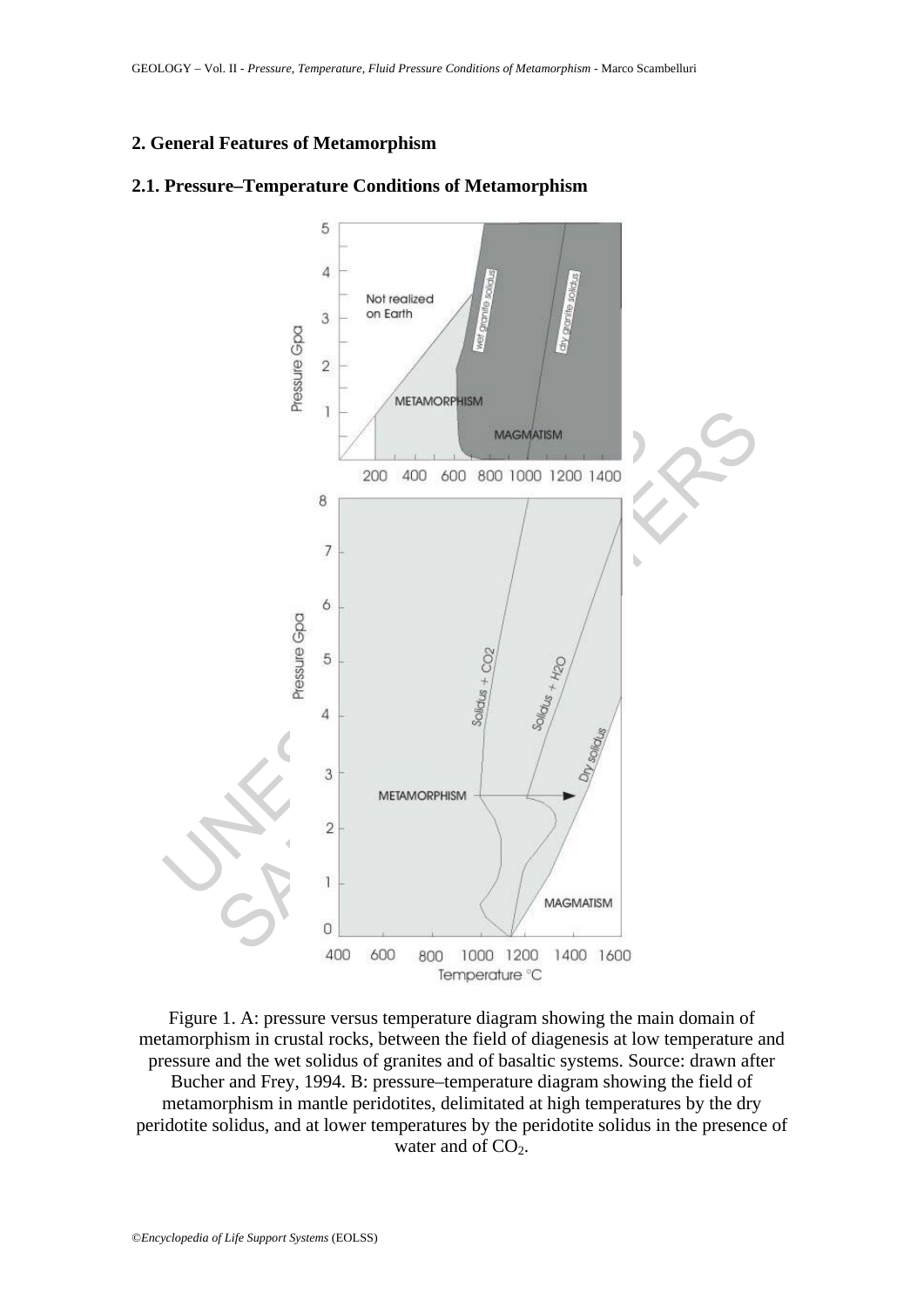The physico-chemical conditions at which metamorphic transformations begin depend on the type, texture, and composition of the rock material involved. Organic matter, for instance, records metamorphic changes at significantly lower temperatures than silicate and carbonate rocks. In many rock systems, the boundary between diagenesis and metamorphism is faint and arbitrary, and metamorphic phase transitions appear to develop at temperatures as low as 200 °C (Figure 1A).

Key minerals such as carpholite, stilpnomelane, paragonite, and zeolites are indicators for the beginning of metamorphism. The high temperature limit of metamorphism corresponds to the onset of partial melting of a given rock system: metamorphic rocks recording high-temperature recrystallization associated with partial melting display granitic melt layers and/or pockets closely associated with restitic rock volumes. The latter appear depleted in fusible components that were uptaken by the melt phase. The partial melting temperatures of rocks depend on pressure and rock composition, as well as on the amount and composition of fluid present. At a constant pressure and in the presence of water-rich fluids, the partial melting of granitic rocks starts at a lower temperature (about 650 °C) than the melting of basaltic rocks (about 700 °C). In the absence of fluid, partial melting temperatures are as high as 1000 °C for granitic systems and 1100 °C for basaltic ones (Figure 1A).

ial melting temperatures of rocks depend on pressure and rock cc<br>n the amount and composition of fluid present. At a constant p<br>ence of water-rich fluids, the partial melting of granitic rocks<br>perature (about 650 °C) than ting temperatures of rocks depend on pressure and rock composition, as<br>ting temperatures of rocks depend on pressure and rock composition, as<br>mount and composition of fluid present. At a constant pressure and in<br> $f$  water The above temperature ranges therefore represent the upper temperature limits for crustal metamorphism. At mantle conditions the temperature limit of metamorphism rises significantly, solid-state changes in this environment being attained at much higher temperatures. Figure 1B shows the solidus curves of peridotites in the absence of fluid (dry solidus) and in the presence of carbonic (solidus  $+$  CO<sub>2</sub>) and aqueous solutions (solidus  $+ H<sub>2</sub>O$ ): it appears that in the absence of fluid phases, subsolidus (metamorphic) phase transitions in mantle rocks can be attained at temperatures as high as 1500 to1600 °C and at relevant depths for a range of geothermal gradients. A large proportion of upper mantle peridotites thus record subsolidus changes and thereby behave as metamorphic rocks. Concerning the pressure limits of metamorphism; low-pressure transformations occur in most contact aureoles formed during magma ascent and emplacement at shallow levels in Earth's crust. The high-pressure limit of metamorphism is as yet unknown. In the recent past, it was thought that the maximum pressures attained by metamorphic rocks buried at convergent plate margins and recrystallized under high-pressure conditions (eclogite-facies rocks) did not exceed 10 kilobar pressure, roughly corresponding to 30 kilometers depth. The more recent discovery that coesite is the stable  $SiO<sub>2</sub>$  form in eclogite-facies rocks of several orogenic belts (as for instance the Italian Alps, the Caledonides of Norway, and the Dabie-Shan mountains of China) has set the high pressure limit of metamorphism above 30 kilobars (90–100 km; ultra-high pressure metamorphism) The finding of diamonds in some ultra-high pressure rocks has set the possible limit at much deeper levels An extraordinary record of ultra-deep provenance of mantle rocks has been recently proposed for the metamorphic garnet lherzolites of Alpe Arami in the Swiss Alps and of Western Norway. Although a debate is going on to assess the exact origin and depth of provenance of these rocks, particularly the Arami garnet peridotite, they are thought to retain phase transformations of deep mantle olivine (wadsleyte) and of majoritic garnet (forming at depths close to the transition zone in the upper mantle) into mineral assemblages stable at shallower depths of about 80 to 100 km in the upper mantle.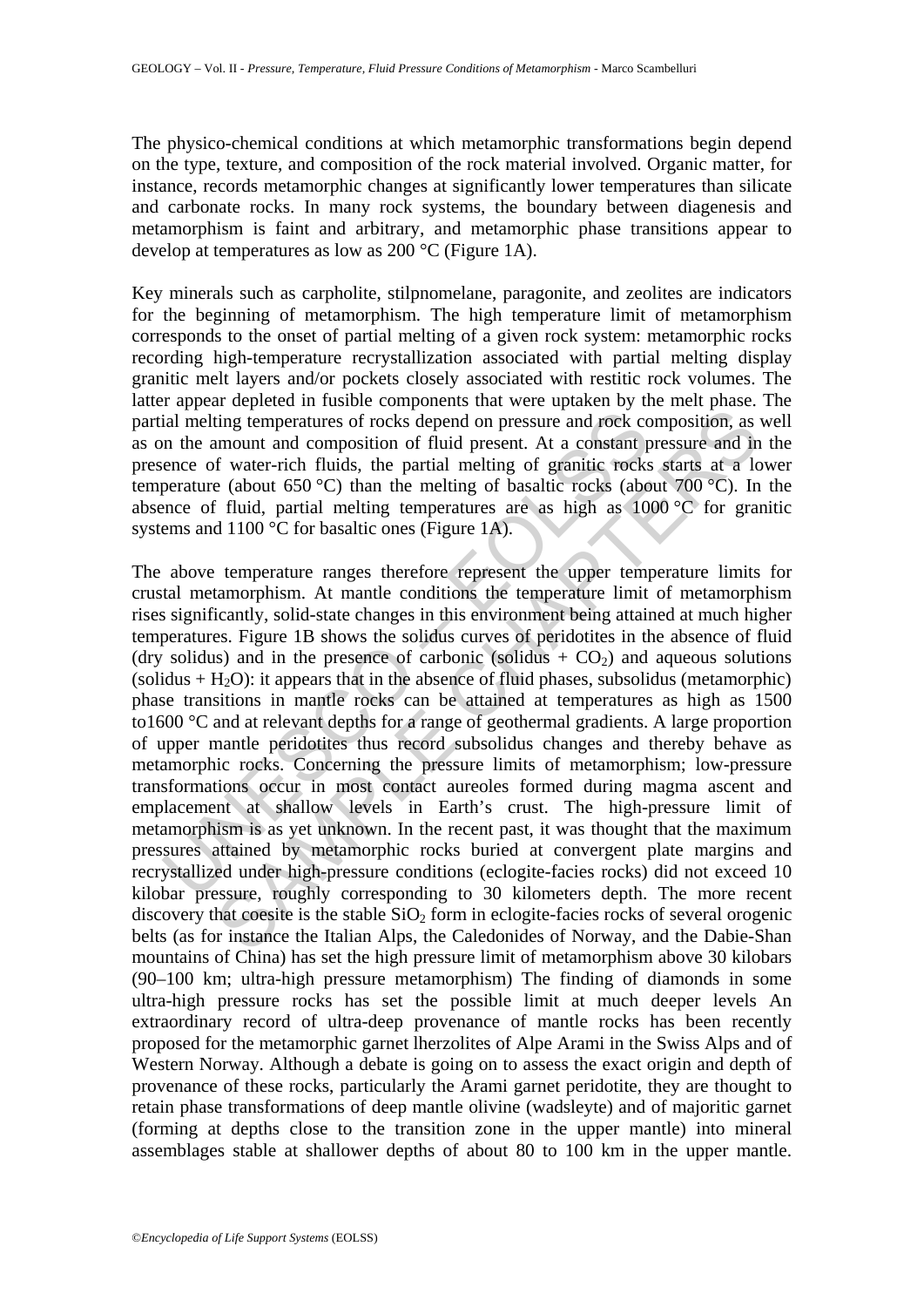These recent discoveries derive from the application of advanced techniques to the current analysis of metamorphic rocks, and shift the pressure boundary of metamorphism recorded by rocks presently exposed on the surface to extreme depths in the upper mantle, thereby enabling us to considerably deepen our knowledge of the behavior of Earth's interior.

# **2.2. Types of Metamorphism**

Metamorphism can be manifest over large regions such as orogenic chains at convergent plate margins, cratonic areas, oceanic basins, and extensional environments where deep crustal and/or mantle rocks are slowly exhumed to the surface. On the other hand, metamorphism can be the result of local-scale processes such as development of kilometer-large contact aureoles around plutons intruded at high crustal levels in cool country rocks, or frictional heating along major faults.

nty rocks, or frictional heating along major faults.<br>
genic metamorphism dominates in mountain-building, where corcks with different paleogeographic and lithospheric provenance<br>
keel together as the result of lage-scale mo Less, or frictional heating along major faults.<br>
Exks, or frictional heating along major faults.<br>
Interamorphism dominates in mountain-building, where considerable volu-<br>
tith different paleogeographic and lithospheric pro Orogenic metamorphism dominates in mountain-building, where considerable volumes of rocks with different paleogeographic and lithospheric provenances are tectonically stacked together as the result of large-scale movements during plate convergence and collision. These orogenic cycles bring surficial crustal rocks to mantle depths and then return them to Earth's surface, thus causing the superposition of several metamorphic events coupled with permanent ductile deformations. The main features of metamorphic rocks exposed in orogenic belts are their strongly deformed structures, developed as the result of stress, and deformations developed at variable temperatures and pressures during their orogenic pathways. However, metamorphism and deformation are extremely heterogeneous in these rocks, and the records of the starting materials are systematically preserved in several undeformed rock domains, enabling the reconstruction of the whole history of rock materials involved in the orogenic cycle.

Oceanic basins are diffusely floored by mafic and ultramafic rocks metamorphosed at variable temperatures and moderate pressures in the presence of seawater-derived solutions. A great amount of petrographic, petrologic, and geochemical work has been performed on oceanic metamorphic rocks in the course of ocean drilling projects aimed at defining the dynamics of present-day oceans. Diffuse features of oceanic gabbros, basalts, and peridotites are hydration reactions at variable conditions that affect these rocks in the vicinity of oceanic ridges and during lateral spreading of the oceanic centers. Close to midoceanic ridges, the lithosphere is cut by hydrothermal systems where deep seawater penetration occurs (down to about 3 km and more) accompanied by complex fluid/rock interactions that determine an exchange of components with the surrounding rocks. These processes locally bring about the metasomatism of rocks, consisting of Mg-, Ca-, Na-enrichments and diffuse Si-depletion. The above features significantly control the element and volatile budgets of oceans, and enrich the oceanic lithosphere in exogenic and crustal components, which become recycled into the mantle once the oceanic lithosphere is deeply buried along subduction zones.

Contact metamorphism is the most diffuse type of local metamorphism affecting rocks at their point of contact with intrusive and extrusive igneous bodies. Metamorphic and metasomatic changes in these country rocks are determined by heat flow and by the infiltration of late-stage igneous fluids emanating from the magma chamber. As a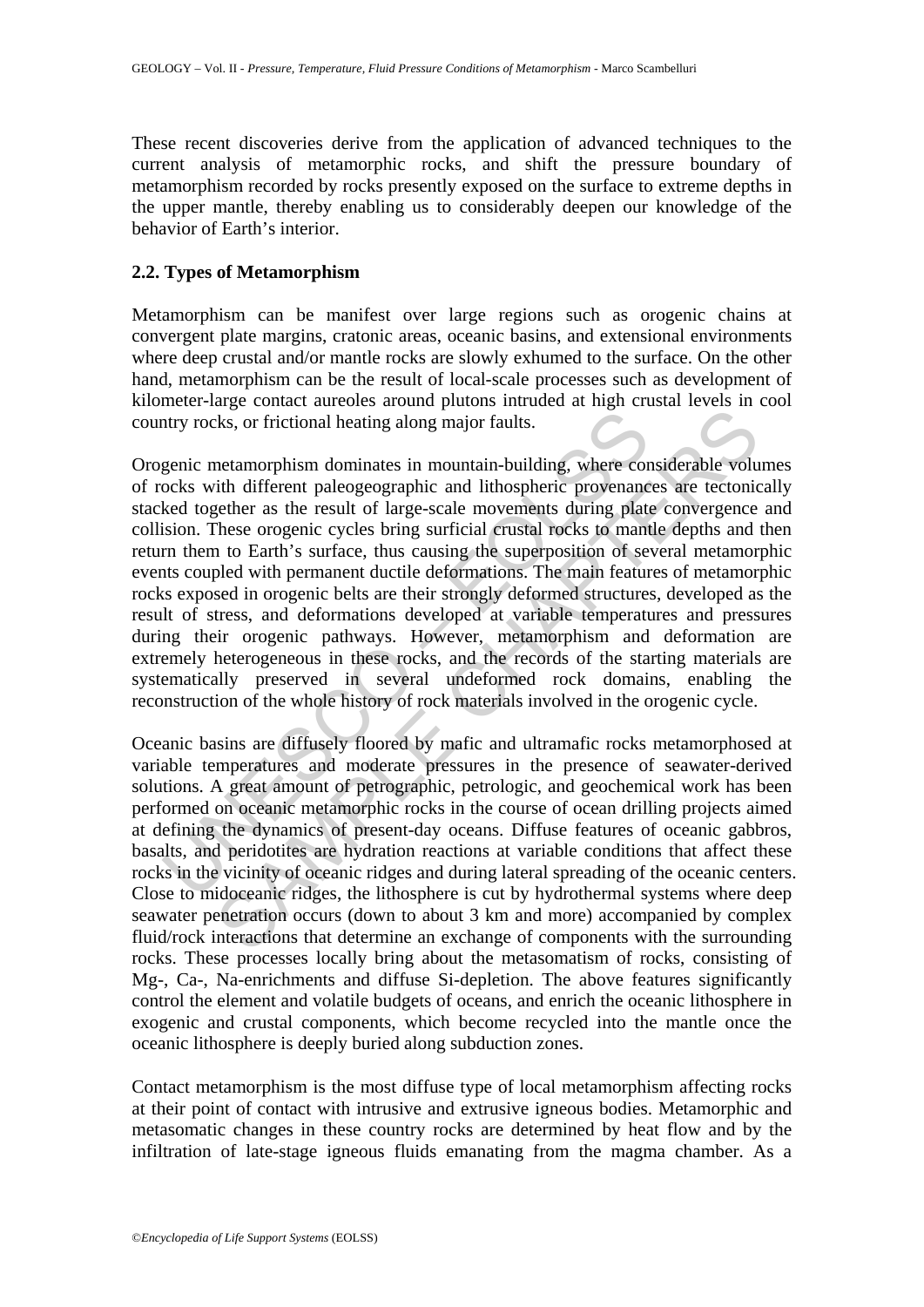consequence, aureoles of contact metamorphic rocks generally develop around plutons. The extension and width of aureoles depend on factors such as the volume and composition of intruded magmas, and the depth of emplacement, as well as the properties of country rocks. The volume of an intrusive body is important because large plutons bring more heat than smaller ones. The composition of the dominant intrusive rock type is another parameter controlling the overall temperature, since granitic melts form at much lower temperatures than basaltic ones. The intrusion depth determines the thermal gradient and heat flow between hot plutons and country rocks. The highest temperature differences are attained at surface crustal levels, since in deep crustal environments the temperature differences between country rocks and magmas are much lower.

# **2.3. Kinetics of Metamorphic Reactions**

process of metamorphism does not affect a given rock body hor<br>metric to microscopic scales the records of earlier evolutionary stamorphic<br>extrain (dominant) metamorphic errains therefore contain re<br>divisions these dominant as of metamorphism does not affect a given rock body homogeneously; so for metamorphism does not affect a given rock body homogeneously; to incroscopie scales the records of earlier evolutionary stages can survivice evolut The process of metamorphism does not affect a given rock body homogeneously; from kilometric to microscopic scales the records of earlier evolutionary stages can survive a metamorphic event. Metamorphic terrains therefore contain rock domains that equilibrate at certain (dominant) metamorphic conditions; these domains are spatially associated with minor volumes of rocks that still record previous geologic events, manifest as relict minerals and as preserved rock textures. The basement rocks of Western Norway represent a well-known example of such an association of rock volumes, recording metamorphic imprints acquired at different geologic ages. Here mafic rocks with Precambrian granulite–facies metamorphism outcrop as relict bodies inside major volumes of mafic rocks re-equilibrated at eclogite–facies conditions during the Caledonian orogenesis. Granulitic and eclogitic domains were never separated during the whole time span from Precambrian to Caledonian, and their spatial association has been shown to result from unfavorable reaction kinetics during the transformation of granulites into eclogites. Detailed structural and petrologic studies demonstrated that this transition mainly took place in the rock volumes more intensely affected by plastic deformation and by the infiltration of aqueous fluid solutions.

Similarly, the widespread exposure of rocks formed in the deep crust and mantle indicates unfavorable reaction kinetics during their exhumation pathways to Earth's surface. Deep metamorphic mineral assemblages survive outside their stability field because of a combined effect of exhumation rates faster than the ones of metamorphic mineral reactions, and lack of fluid infiltration. The presence of fluids would cause hydration reactions and re-equilibration of high-grade minerals into hydrous mineral assemblages stable at shallow crustal environments. Despite the fact that mineral reactions are expected on the base of thermodynamic predictions, high activation energies can be required for the transformation to develop. Until these energy barriers are trespassed, metamorphic reactions and, most importantly, nucleation and growth of new metamorphic minerals do not occur. Activation energies are lowered by plastic rock deformation, by significant temperature overstepping of a mineral reaction boundary, and by the presence of fluids and deformation controlling the diffusions of cations. Field and petrographic experience indicate that rock volumes less affected by fluid and deformation activity are the ones less intensely transformed and better preserving pre-metamorphic features.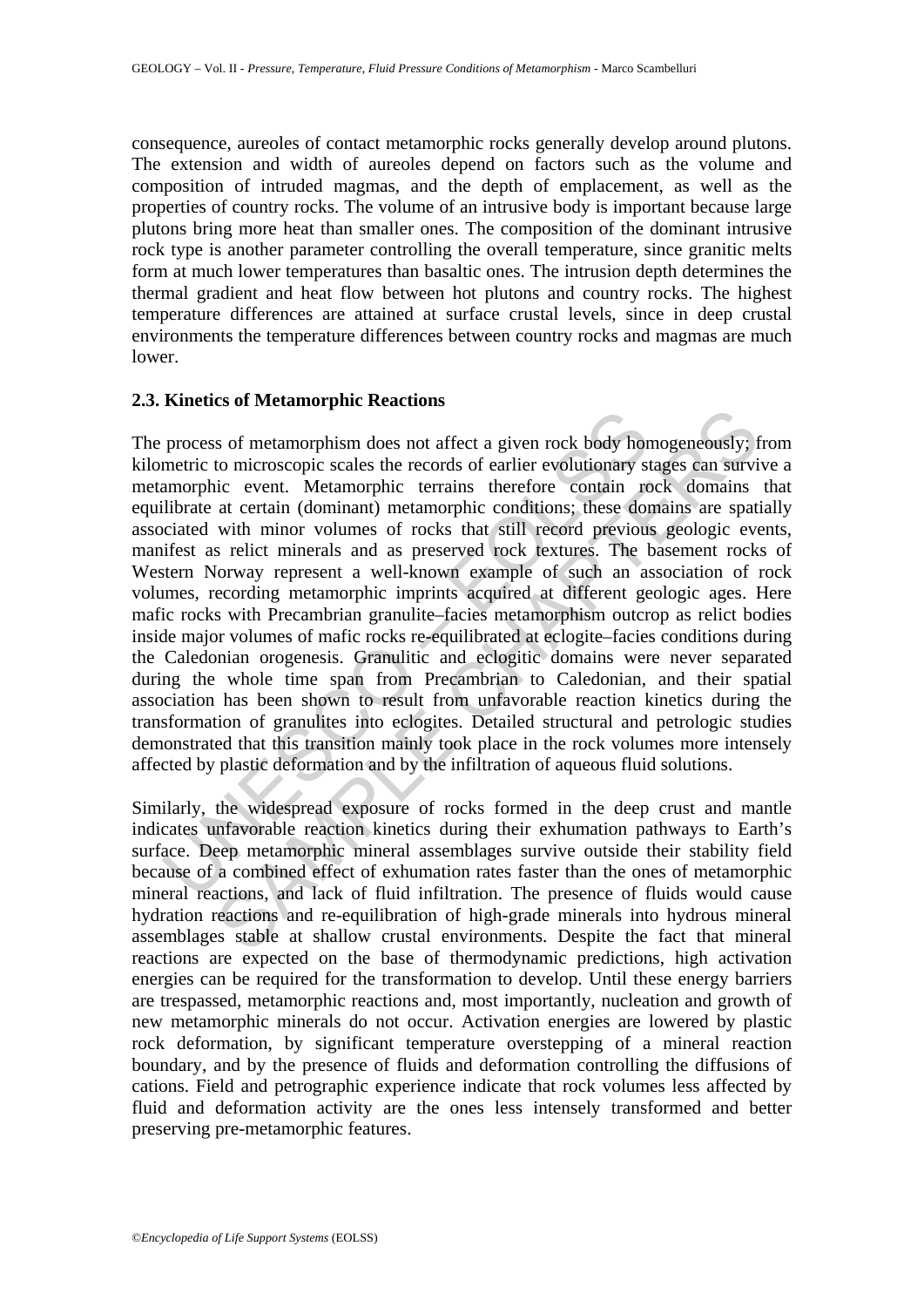The general preservation of deep rocks at Earth's surface, as well as diffuse survival in metamorphic terrains of pre-metamorphic features, indicate that slow reaction kinetics occurred systematically, thereby preventing the full recrystallization of a given rock volume during a certain metamorphic event. When catalytic factors do not assist mineral reactions, rocks do not transform during a given metamorphic event, and the nature of pre-metamorphic materials metastably survives the transformation.

-

-

-

# TO ACCESS ALL THE **28 PAGES** OF THIS CHAPTER, Visit: http://www.eolss.net/Eolss-sampleAllChapter.aspx

#### **Bibliography**

Visit: http://www.eolss.net/Eolss-sampleAllChapture<br>Visit: http://www.eolss.net/Eolss-sampleAllChapture<br>iography<br>for T., Frezzotti M.L., Burke E.A.J. (2001). Fluid inclusions: phase relations<br>cations. *Lithos* 55, 320 pp. **US ACCESS ALL THE 26 PAGES OF THIS CHAPTER,**<br>
Visit:  $\frac{1}{2}$   $\frac{1}{2}$   $\frac{1}{2}$   $\frac{1}{2}$   $\frac{1}{2}$   $\frac{1}{2}$   $\frac{1}{2}$   $\frac{1}{2}$   $\frac{1}{2}$   $\frac{1}{2}$   $\frac{1}{2}$   $\frac{1}{2}$   $\frac{1}{2}$   $\frac{1}{2}$   $\frac{1}{2}$   $\frac{1}{2}$   $\frac{1}{2$ Andersen T., Frezzotti M.L., Burke E.A.J. (2001*).* Fluid inclusions: phase relationships, methods, and applications. *Lithos* **55**, 320 pp. [This is a special volume that presents all the essential aspects of fluid– phase petrology through the analysis of fluid inclusions in rocks.]

Ahrens T.J. and Schubert G. (1975). Gabbro–eclogite transition and its geophysical significance. *Reviews in Geophysics and Space Physics* **13**(2), 383–400.

Austrheim H. (1987). Eclogitization of lower crustal granulites by fluid migration through shear zones*. Earth and Planetary Science Letters* **82**, 221–232. [This is a scientific article showing the interdependence of fluid infiltration and metamorphic reactions in deep crustal rocks that underwent continental collision.]

Bard J. P. (1980). *Microtextures of Igneous and Metamorphic Rocks,* 264 pp. Dordrecht, Boston, Lancaster: D. Riedel. [This book presents all the essential aspects of microstructures in rocks.]

Barrow G. (1893). On an intrusion of muscovite biotite gneiss in the S.E. Highlands of Scotland and its accompanying metamorphism. *Quarterly Journal of the Geological Society of London* **49**, 330–358. [This is the first description and mapping of metamorphic zones in metamorphic basement rocks.]

Best M. G. (1982). *Igneous and Metamorphic Petrology*, 630 pp. New York, San Francisco: W.H. Freeman. [This book discusses many basic aspects of petrology and presents a very good link between field observations and theoretical systems.]

Bozhilov K., Green H.W., and Dobrzhinetskaya L.F. (1999). Clinoenstatite in Alpe Arami peridotite: additional evidence of very high pressure. *Science* **284**, 128–132.

Brown W.H., Fyfe W.S., Turner F.J. (1962). Aragonite in California glaucophane schist and the kinetics of aragonite-clacite transformation. *Journal of Petrology* **3**, 556–582.

Bucher K. and Frey M. (1994). *Petrogenesis of Metamorphic Rocks*, 318 pp. Berlin, Heidelberg, New York: Springer-Verlag. [This book presents the essential aspects of metamorphism in all rock systems.]

Chopin C. (1984). Coesite and pure pyrope in high-grade pelitic blueschists of the Western Alps: a first record and some consequences. *Contribus to Mineralalogy and Petrology* **86**, 107–118. [This is a first and very well-known example of coesite in rocks of crustal origin, demonstrating their subduction down to about 100 km depth.]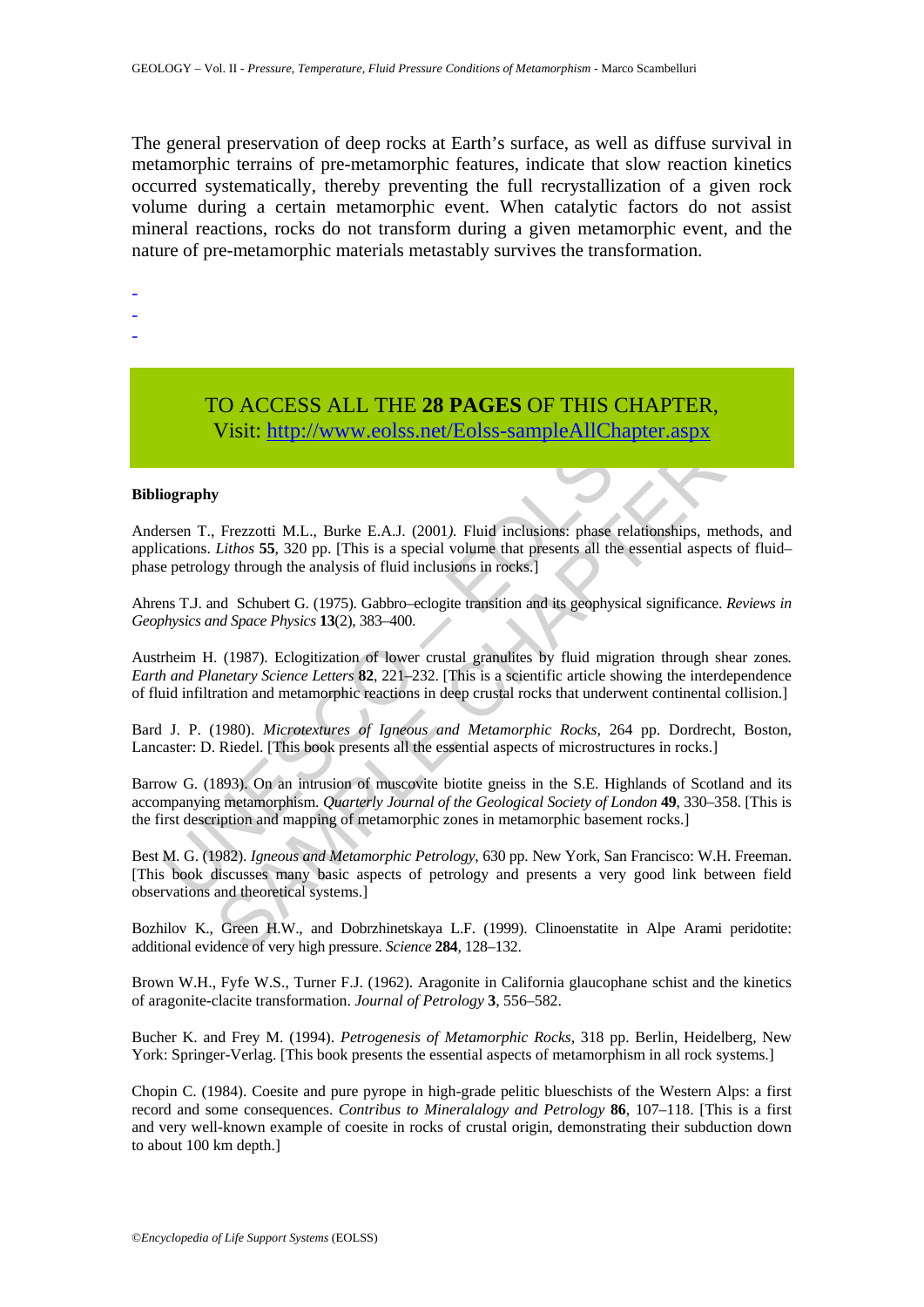Clemens J.D. and Droop G.T.R. (1998). Fluids, P–T paths and the fates of melts in the Earth's crust. *Lithos* **44**, 21–36.

Dobrzhinetskaya L.F, Eide E.A., Larsen R.B., Sturt B.A., Tronnes R.G., Smith D.C., Taylor W.R., and Posukhova T. (1995). Microdiamond in high-grade metamorphic rocks of the Western Gneis region, Norway. *Geology* **23**, 597–600.

Dobrzhinetskaya L.F, Green H.W., and Wang S. (1996). Alpe Arami: A peridotite massif from depths more than 300 km. *Science* **271**, 1841–1845. [This is a scientific article providing evidence for the possible origin of Swiss Alpine ultramafic rocks at extraordinary depths in the upper mantle.]

Eskola P. (1915) On the relations between the chemical and mineralogical composition in the metamorphic rocks of the Orijarvi region. *Bulletin de la Commission Gelogique de Finlande* **44.**

Green H.W., Dobrzhinetskaya L.F, and Bozhilov K. (1997). Determining the origin of ultrahigh-pressure lherzolites (reply). *Science* **27**, 704–707.

olites (reply). *Science* **27**, 704–707.<br>
ory R.T. and Taylor H.P.J. (1981). An oxygen isotope profile in a section of<br>
olite, Oman: evidence of d<sup>18</sup>O buffering of the oceans by deep ( $> 5$  km)<br>
lation at mid ocean ridge ply). Science **27.** 704–707.<br>
and Taylor H.P.J. (1981). An oxygen isotope profile in a section of occanic crust, St.<br>
anan: evidence of d<sup>1</sup>0 buffering of the occans by deep ( $>$ 5 km) scawater hydrothermic.<br>
mian: evidence Gregory R.T. and Taylor H.P.J. (1981). An oxygen isotope profile in a section of oceanic crust, Samail ophiolite, Oman: evidence of  $d^{18}O$  buffering of the oceans by deep ( $> 5$  km) seawater hydrothermal circulation at mid ocean ridges. *Journal of Geophysical Research* **86**, 2737–2755. [This research paper provides a comprehensive picture of the stable isotope composition of rocks in a section of oceanic lithosphere.]

Griffin W.L. and Carswell D.A. (1985). In situ metamorphism of Norwegian eclogites: an example. *The Caledonide Orogen: Scandinavia and Related Areas*, (eds. D.G. Gee and B.A. Sturt), pp. 813–822. London: John Wiley.

Hacker B.R., Sharp T., Zhang R.J., Liou J.G., and Hervig R.L. (1997). Determining the origin of ultrahighpressure lherzolites. *Science* **278**, 702–704.

Mottl M.J. (1983) Metabasalts, axial hot springs, and the structure of hydrothermal systems at mid-ocean ridges. *Geological Society of America Bulletin* **94**, 161–180.

Miyashiro A. (1973). *Metamorphism and Metamorphic Belts,* 492 pp. London: Allen and Unwin.

Norris R.J and Henley R.W. (1976). Dewatering of a metamorphic pile. *Geology* **4**, 333–336.

Powell R. (1978). *Equilibrium Thermodynamics in Petrology* 284 pp. London: Harper and Row. [This book presents the basic aspects of thermodynamic modeling of rock systems.]

Ranalli G. (1995) *Rheology of the Earth. Deformation and Flow Processes in Geophysics and Geodynamics*, 366 pp. London: Allen and Unwin.

Rubie D.C. (1986). The catalysis of mineral reactions by water and restrictions to the presence of aqueous fluid during metamorphism. *Mineralogical Mag*azine **50**, 399–415.

Rubie D.C. (1990). Role of kinetics in the formation and preservation of eclogites. In *Eclogite Facies Rocks* (ed. D.A. Carswell), pp. 111–141. London: Blackie.

Smith D.C. (1984). Coesite in clinopyroxene in the Caledonides and its implications for geodynamics. *Nature* **310**, 641–644.

Sobolev N.V. and Shatsky V.S. (1990). Diamond inclusions in garnets from metamorphic rocks. *Nature* **343**, 742–746. [This research paper documents the formation of diamond in metamorphic crustally derived rocks as the result of subduction at great depths.]